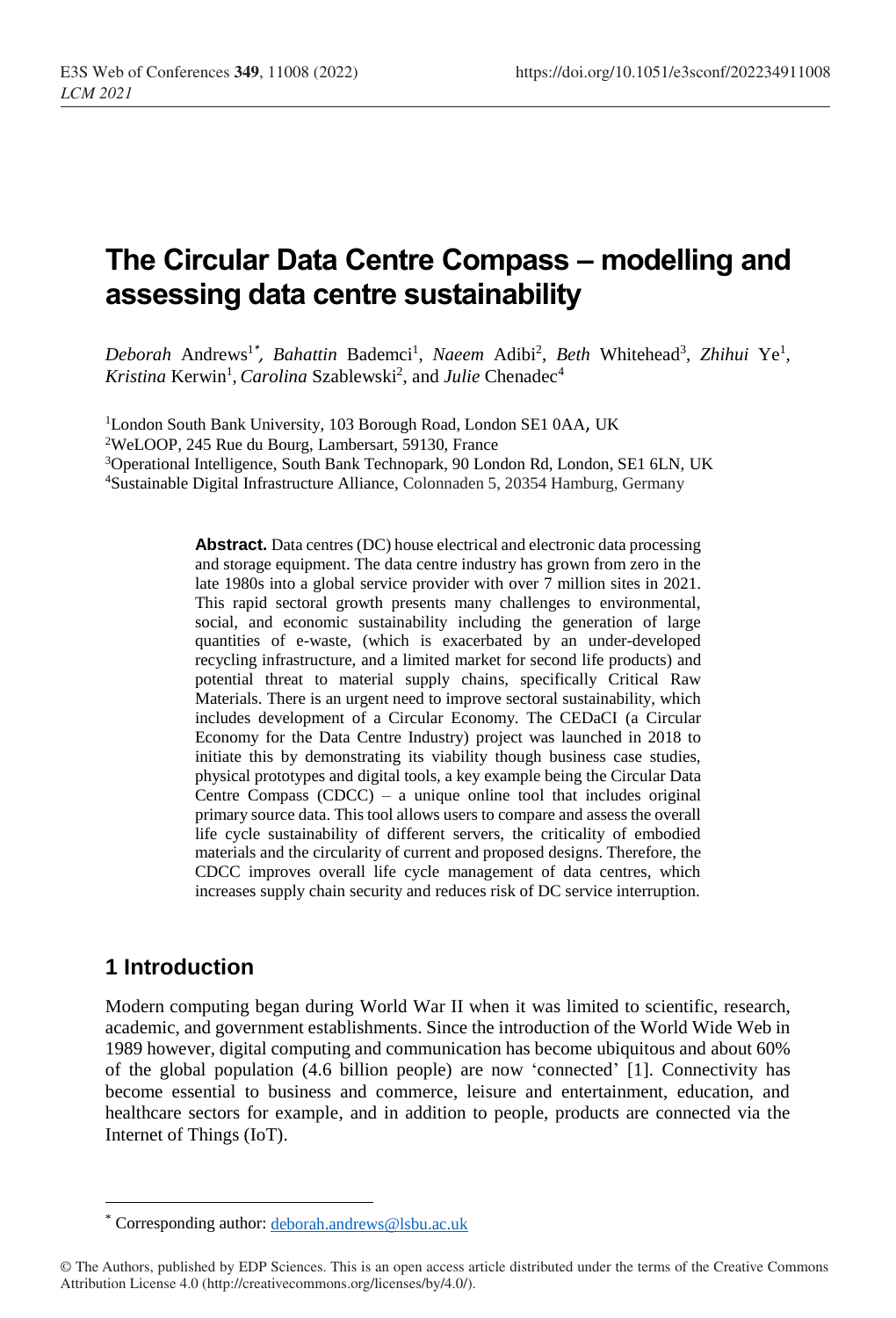The data generated by these activities are processed and stored in data centres, which could be cupboard-sized or – like the hyperscale centres run by Facebook and Google – equivalent in area to 93 football pitches. There are over 7 million data centres around the world and although the number of individual centres is decreasing, floor area and service provision is increasing to manage on-going growth in data traffic which is currently around 4.2 trillion gigabytes per year [2]. In 2018, it was predicted that service provision would increase by 300% in Europe and by 2030, it will increase 500% globally and consequently so too will the volume of equipment [3]. The scale and speed of sectoral growth is unprecedented, as is the increasing reliance on the services it provides.

To date the Data Centre Industry (DCI) has focussed on providing uninterrupted 24/7 service and although businesses have considered economic sustainability, little attention has been paid to environmental sustainability beyond energy efficiency, and social sustainability has attracted even less consideration. The sector consumes about 1% global energy and carbon emissions are equivalent to those from the pre-Covid airline industry [3]. Although operational energy efficiency has been driven by legislation, a number of DC operators have also opted to use renewably generated electricity and/or to locate in cooler geographical zones (such as the edge of the arctic circle) to reduce energy for cooling [4]. However, until recently attention to the impacts of hardware – physical resources, manufacturing processes and treatment at end-of-life (EoL) – has been limited or omitted and consequently the DCI contributes directly to the growing volume of global e-waste, and indirectly to potential supply chain instability and disruption, because data centre equipment includes 10 Critical Raw Materials. The very rapid sectoral development and expansion means that data centre equipment was not designed for anything other than single life use i.e. they were designed for a linear economy (LE), maximising sales volume and turnover, and without consideration of factors associated with the circular economy (CE) such as easy and economical upgrade, repair, remanufacture or recycling at end-of-life. This means that many items are either removed from service and stockpiled as 'zombies' (because owners are concerned about data security) or sent for recycling. However, development of e-waste recycling infrastructure has not kept pace with that of the data centre and other electronics industries, and consequently global e-waste from which materials are un-reclaimed is growing rapidly. Furthermore, current recycling and reclamation of materials is limited to those with highest economic value (copper, iron, aluminium, gold, silver, and platinum) and therefore many other Critical Raw Materials are lost [5].

The CEDaCI project - A Circular Economy for the Data Centre Industry - was launched in 2018 to initiate a sectoral CE by raising awareness of the potential risks associated with current practice, and developing and proposing strategies, solutions, case studies, and prototypes to demonstrate the viability and benefits of circularity. The project uses systemic and whole-life thinking and is addressing all life cycle stages; a holistic approach is critical to the development of a CE, so CEDaCI also brings together representatives from all DCI subsectors so that they and the project team can learn from each other, and ensure that the output addresses current and future sectoral requirements. One of the key outputs is the Circular Data Centre Compass, a free online tool developed to educate and support decision makers in their choice and procurement of data centre equipment, and to inform the rest of the sector and wider electronics industry about the Life Cycle Sustainability of electrical and electronic equipment. Use of the tool also has the potential to significantly improve and enhance Life Cycle Management and it is now described in more detail.

### **2 CDCC - the Circular Data Centre Compass**

The CDCC tool is designed to support decision making now and in the future. It is comprised of three main elements linked to three key life cycle stages namely Compare (which assesses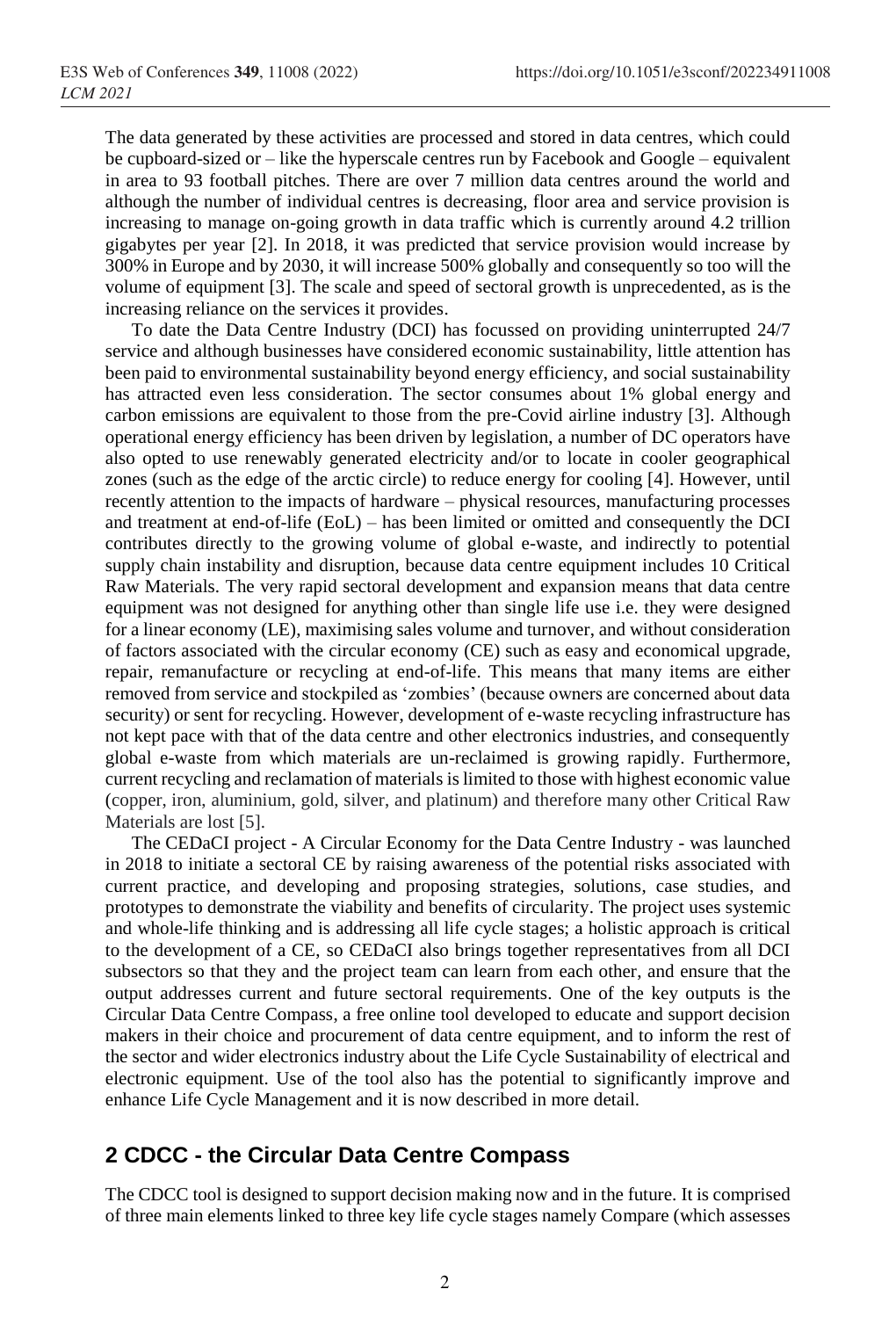and compares the impact of 'second life' and new products), End-of-Life (which assesses and compares the impact of various EoL scenarios), and the Ecodesign Evaluator (which allows the user to assess, compare, and benchmark the circular potential of different design proposals).

|                                                                                                                                                                                                                                                                                                 | CEDaCI home                                                                                                                                                                   | <b>v</b> Compass                                                                                                                                       | My account | Log out |
|-------------------------------------------------------------------------------------------------------------------------------------------------------------------------------------------------------------------------------------------------------------------------------------------------|-------------------------------------------------------------------------------------------------------------------------------------------------------------------------------|--------------------------------------------------------------------------------------------------------------------------------------------------------|------------|---------|
|                                                                                                                                                                                                                                                                                                 |                                                                                                                                                                               | Compare<br>Evaluator                                                                                                                                   |            |         |
| <b>Tool Options</b>                                                                                                                                                                                                                                                                             |                                                                                                                                                                               | End of life                                                                                                                                            |            |         |
| options: Compare, Ecodesign Evaluator and End-of-Life to assess your Data Centre<br>equipment at various stages of its life.<br>eco-design directives and regulations as well as the empirical data collected by CEDaCI<br>from the material breakdown and assessment of various server models. | All options were developed in-line with the EU Circular Economy Action Plan 2020 and other                                                                                    |                                                                                                                                                        |            |         |
| Compare                                                                                                                                                                                                                                                                                         | Eco-design<br>Evaluator                                                                                                                                                       | End-of-Life                                                                                                                                            |            |         |
| Compare the specifications and                                                                                                                                                                                                                                                                  | After a server has reached the end of its                                                                                                                                     | Explore end-of-life options for a given<br>server and choose the most beneficial<br>outcome from a social, economic, and<br>environmental perspective. |            |         |
| environmental, social and economic.<br>impact of two servers based on a chosen<br>configuration and generate a free PDF<br>roport.                                                                                                                                                              | first life, different options can be<br>evaluated to see which next stage of the<br>lifecycle would be the best from a social,<br>economic and environmental.<br>perspective. |                                                                                                                                                        |            |         |

**Fig. 1.** The Circular Data Centre Compass tool options

The tool currently focuses on servers, which are essentially computers without monitors that process and store data. They include a number of complex electronic components such as PCBs and either hard disk or solid state drives, and consequently they have a higher embodied impact than other DC equipment [6]. Server life span is also shorter than that of other DC equipment: for example, networking equipment life can be 20 years while average server life is 3-5 years although it can be as brief as a year. Sometimes server components are upgraded and replaced in situ, but a 'refresh' usually involves replacement of the whole piece of equipment with a completely new product. This frequent replacement is in line with developments in chip technology, the computing speed and capability of which doubles approximately every two years.

Many servers are retired and replaced when they are still fit for purpose, which could be reused in the same organisation or alternative organisation but with different technical requirements. However, there are many misconceptions about 'second life' products – e.g. they are less energy efficient than new servers, they are not as reliable or durable as new servers and will not meet business needs – which deter customers. Many server owners are also anxious about data security and insist that storage drives are destroyed rather than sanitised. Sanitisation 'wipes' disks and they can therefore be reused or recycled relatively easily because components are intact and can be separated; destruction involves shredding in which case components and materials are all mixed together meaning separation is very challenging because ferrous and magnetic materials stick together, and therefore increases the complexity and cost of reclamation. Consequently, sanitisation is the preferred process.

The tool was developed by the CEDaCI partners, and it is distinct from other tools, the input data for which are either secondary source and/or based on assumptions. The CDCC includes a very high percentage of primary source data, which were collected by reverse engineering real products to build inventories; it also includes original data collected via new experimental CRM recycling and reclamation processes. Where primary source data were unavailable, data from Ecoinvent were included. SimaPro v 9.1 was used to support environmental impact modelling; the UN/GRI criteria were used for S-LCA modelling, and the standard Life Cycle Costing method, that includes fixed and variable costs from purchase to disposal, were used to model social and economic factors and impacts, respectively.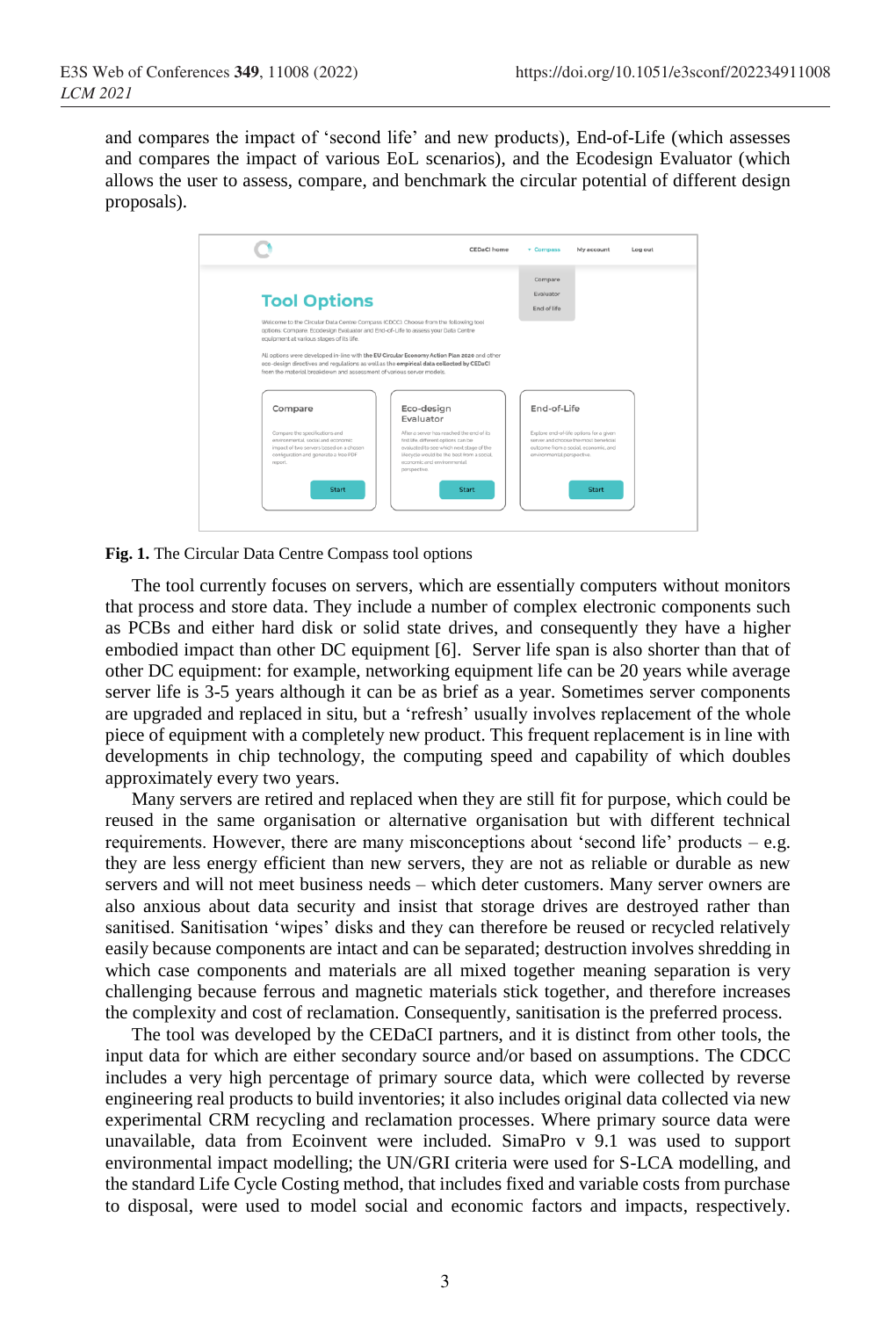Furthermore, unlike other tools that just measure carbon and its equivalents, the CDCC is a genuine comprehensive Life Cycle Sustainability Assessment (LCSA) tool that measures the impacts of thousands of different inputs. It also presents results in an accessible disaggregated format that allows users to see and compare environmental, social, and economic impacts, and materials criticality as separate sets of results so they can base their decisions on business / organisational priorities.

#### **2.1 Compare option**

Product life extension is critical to conserving resources, and reducing e-waste, environmental and social impact until and following the development of a fit-for-purpose recycling infrastructure; use of 'second life' products that have been repaired, upgraded, refurbished, and/or remanufactured can also be economically beneficial to the user.



**Fig. 2.** The Compare interface

The Compare option allows users to replace old with new components in line with their technical requirements; these models also include robust primary source operational energy consumption data from the Interact tool and project [7] because energy consumption varies according to utilisation, server type, and age; inclusion ensures that the models are comprehensive, and results are accurate.

#### **2.2 End-of-Life option**



**Fig. 3.** Presentation of the End-of-Life Results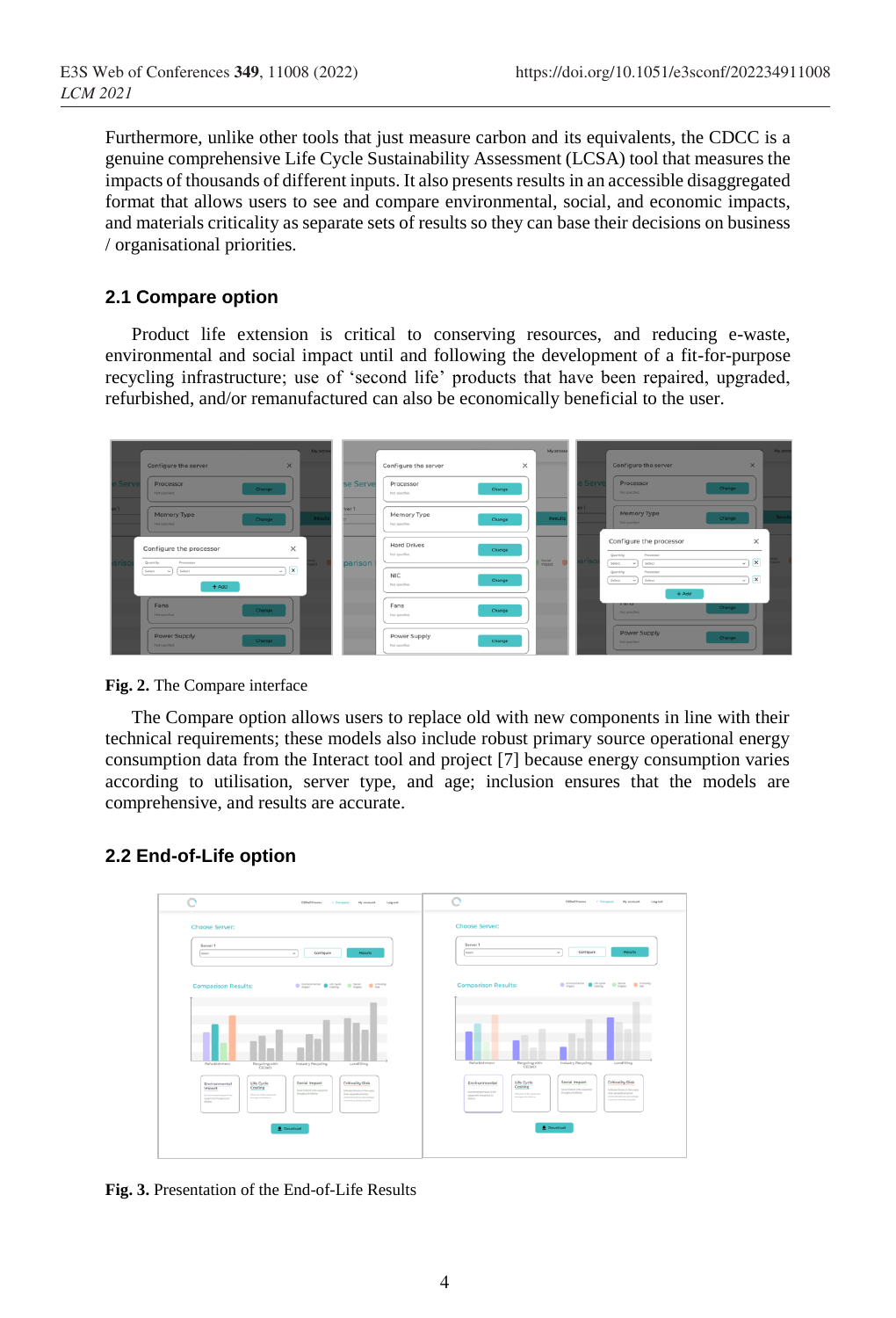The CDCC also encourages more sustainable considerations once a server reaches the end of its usable lifetime for a given user. In this case, the user can select (a) refurbishment/reuse; (b) recycling via current industry methods (with limited materials reclamation); (c) recycling via the CEDaCI method (that includes reclamation of CRM and other materials including Ag, Al, Au, Ba, Ca, Co, Cr, Cu, Dy, Fe, In, Mg, Mn, Mo, Nd, Ni, P, Pb, Pr, Sb, Si, Sn, Sr, Ta, Ti, W, Zn, and Zr); or (d) sending to landfill (this is not advised but included to highlight the benefits of recycling and reuse). Furthermore the user can either compare the impact of various sustainability categories or compare the impact of different EoL scenarios.

#### **2.3 Ecodesign Evaluator**

The final feature – the Ecodesign Evaluator – allows users (and specifically designers) to assess the extent to which a physical product or design concept meets criteria for circularity. This option includes various criteria that align with those in the EU Circular Economy Action Plan [8] and similar EU directives [6, 9]. The tool is comprised of 12 main categories (including: Power Specifications, Availability of Instruction Manuals, and CE & Environmental Considerations), each of which includes a number of sub-categories (examples include: Availability of Spare Parts (after End of Sale)/Security updates; and Information about country of origin and source of materials). Responses are in bands and results are displayed as a spider diagram which allows users to calculate and compare the circularity of two products simultaneously; the user can also adjust criteria in real time, and assess whether changes are beneficial or not.



**Fig. 4.** The Ecodesign Evaluator

### **3 Conclusion and recommendations**

The CDCC is being developed to encourage sustainability in the data centre industry by informing stakeholders about – and enabling them to compare – the environmental, social, and economic impact, and criticality of embodied materials in servers. This empowers the